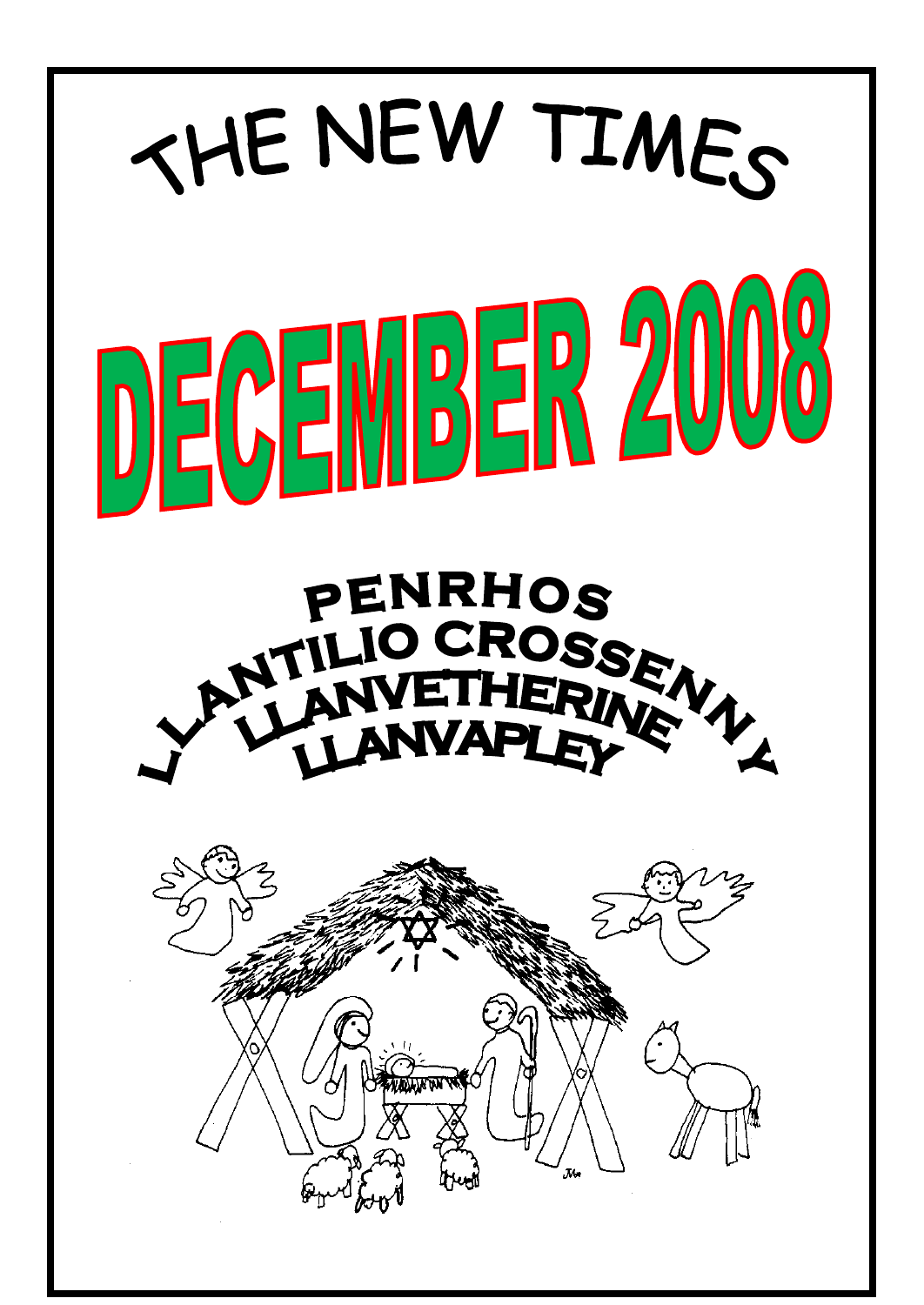## **From the Vicarage**

So what is Christmas going to cost you? We shall all be looking to economise this year and possibly that is not a bad thing. I was looking the other day at an article written by C S Lewis, (He wrote the Narnia Stories – Lion witch and the wardrobe etc) called 'What does Christmas mean to me. Lewis says that there are three Christmases! There is the Christian Festival which celebrates the birth of Jesus Christ: then there is the getting together of friends and family in joyous (sometimes!) reunion: the third Christmas is the madcap, guilt-making round of presents people don't need or want, too much food and drink – a fair bit thrown away.

As I read these words, written way back in 1946, I couldn't quite decide whether C S Lewis was being a bit Scrooge-like, or whether there were real messages for the credit-crunch, recession world we now live more than half a century later. If we take seriously the bible passages like the 'Sermon on the Mount' then we have to look at how we use money and the resources we have. Our politicians blame the bankers for adopting a live now pay later approach during the good years, many people are accusing the politicians of now doing the same thing. We are all guilty of living in excess but as ever; anyone who suggests this is accused of being a 'kill-joy'. Strangely enough, Jesus talks about joy a lot, but of a different kind.

So what is a Christian Christmas? It may well be making a donation to a third world charity as a gift on behalf of someone else: it may well be making a present rather than buying it: it may well be writing a note in a Christmas card instead of scribbling for the  $94<sup>th</sup>$  time......'and family'.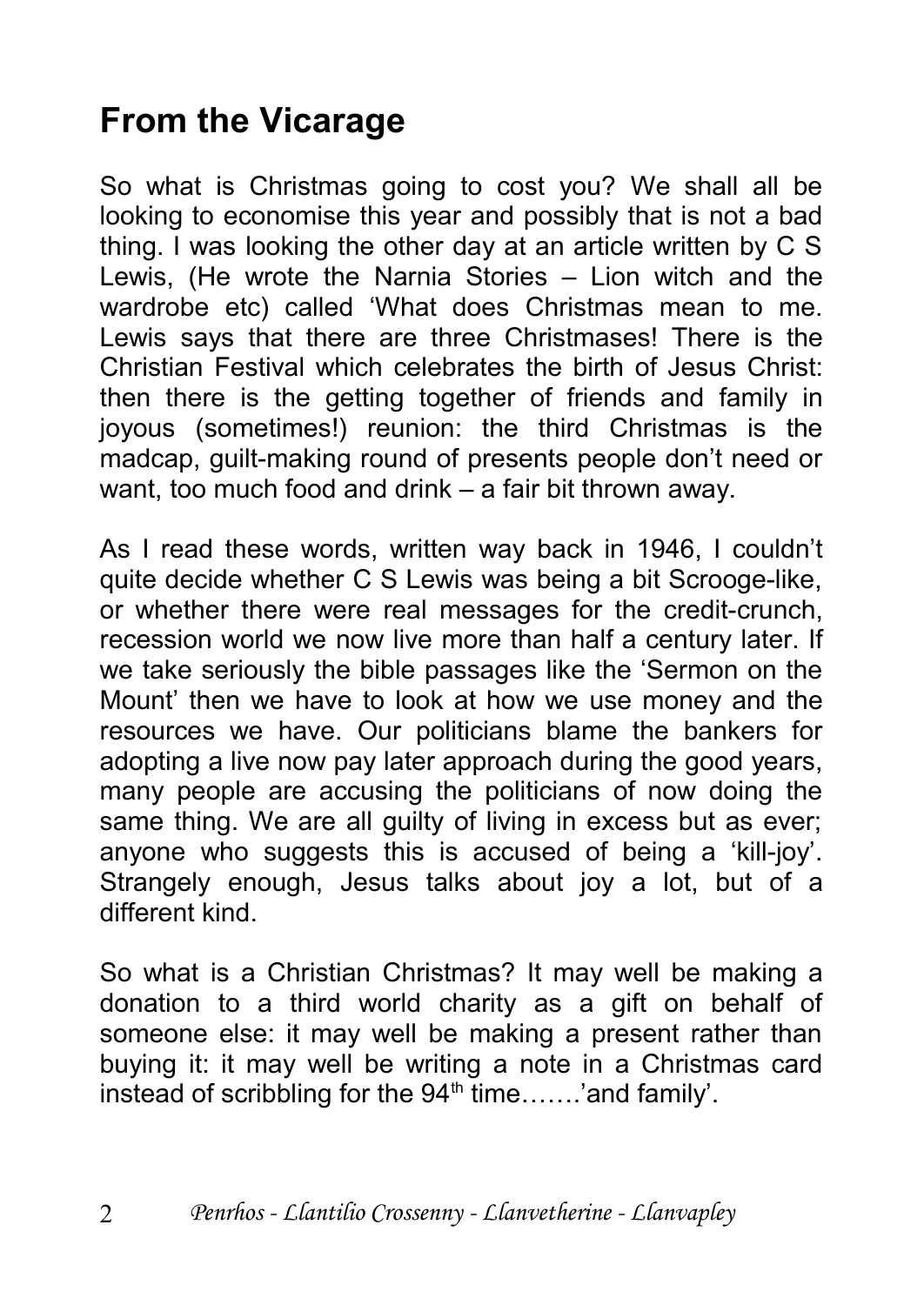In fact, writing a letter could be a good Christmas gift to some one – not the circular that trumpets Jemima's grade 3 flute exam, (important though that may be) or the crowing about the holiday in an exotic place. A Christian Christmas is a personal Christmas, something small done or said that has meaning.

This brings us back to the stable in Bethlehem of course. 'You will find a babe lying in a manger' said the angel 'this will be sign to you'. At Christmas, God gets 'close up and personal'. His gift to us his himself, and in return, he invites to give ourselves to others.

'Love came down at Christmas time'

Your friend and Vicar

# David

#### **Confirmation**

A number of people are interested in being confirmed. If you or someone you know is interested please let David Osborn (01600780240).

It is intended to start preparation groups after Christmas with a view to a Confirmation service in the early Spring, either here or at St Woolos' Cathedral.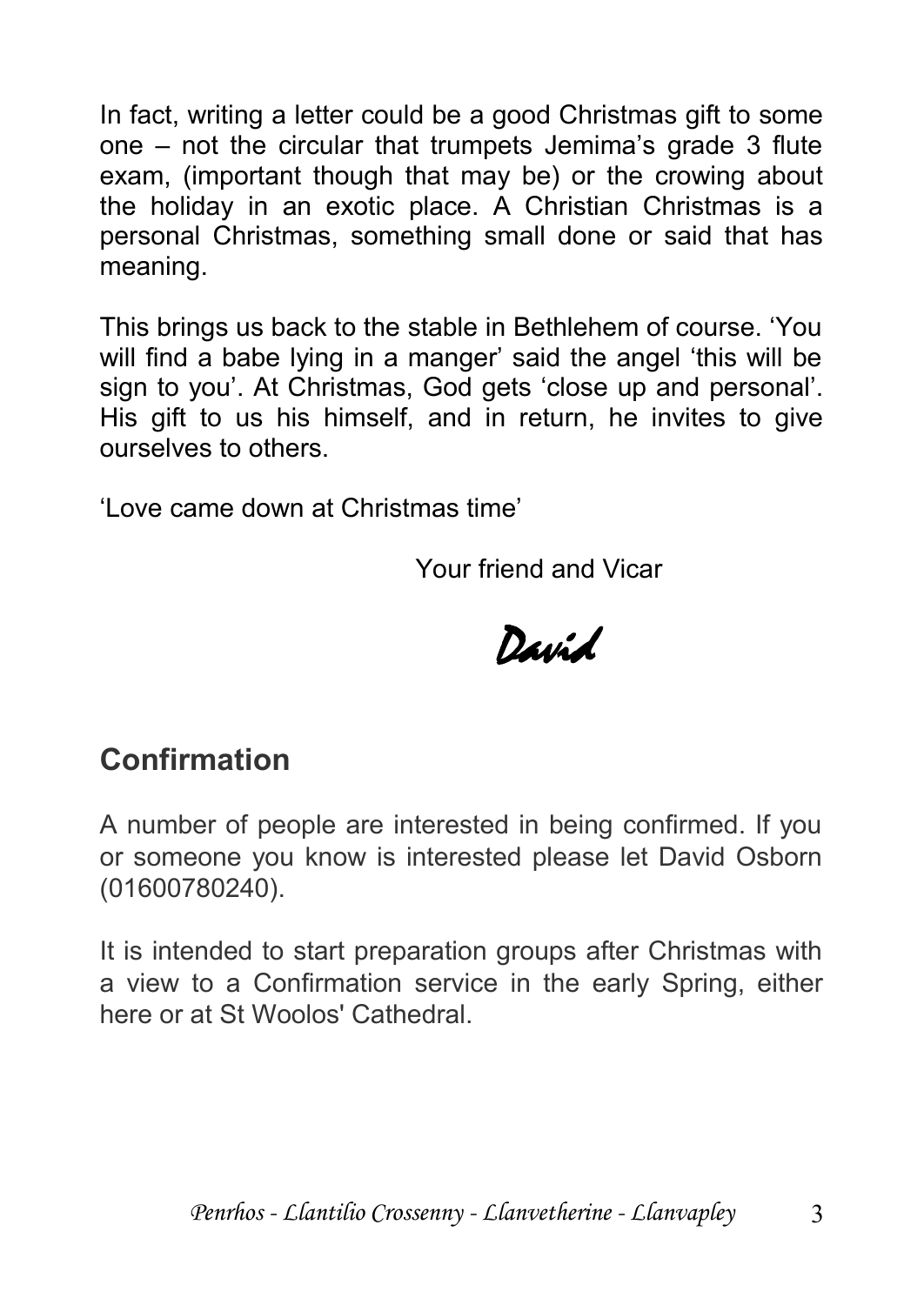# **News from the Villages** 偏

We were sad to hear of the death of Howard Cobner of Llanvapley. Our love and prayers to Margaret and the family.

We have two weddings at Llantilio Crossenny in December! On Friday 5 December, Sara Luxmoore-Ball marries Corey Smalley, and on Saturday 6 December, Kathryn Francis marries Philip Lewis. We wish both couples a happy wedding day!

Llantilio Crossenny PCC has agreed the overwhelming priority is the heating of the church. We are exploring the idea of electric under-floor heating in the nave i.e. underneath the pews. The necessary process is being set in motion. They also agreed to buy a new organ if money can be raised in addition to the organ fund account.

Llanvapley have set a provisional date for the reopening service. It will be on **Sunday 29 March at 11am** when the Bishop of Monmouth, the Rt Revd Dominic Walker will lead the service. The MP for Monmouthshire, David Davies will also be present. The exterior walls are being lime-washed to match in with the stones and the interior decoration will be started this month. Work continues with the tiling of the roof and the repair of stones at the top of the tower.

**Don't put money in the Collection!** If you use one of the envelopes in the pew or at the back of church, we can claim the gift aid back from the government. This is set at 25% so if you put a £10 note in an envelope in the collection plate we can claim £2.50 at no cost to you.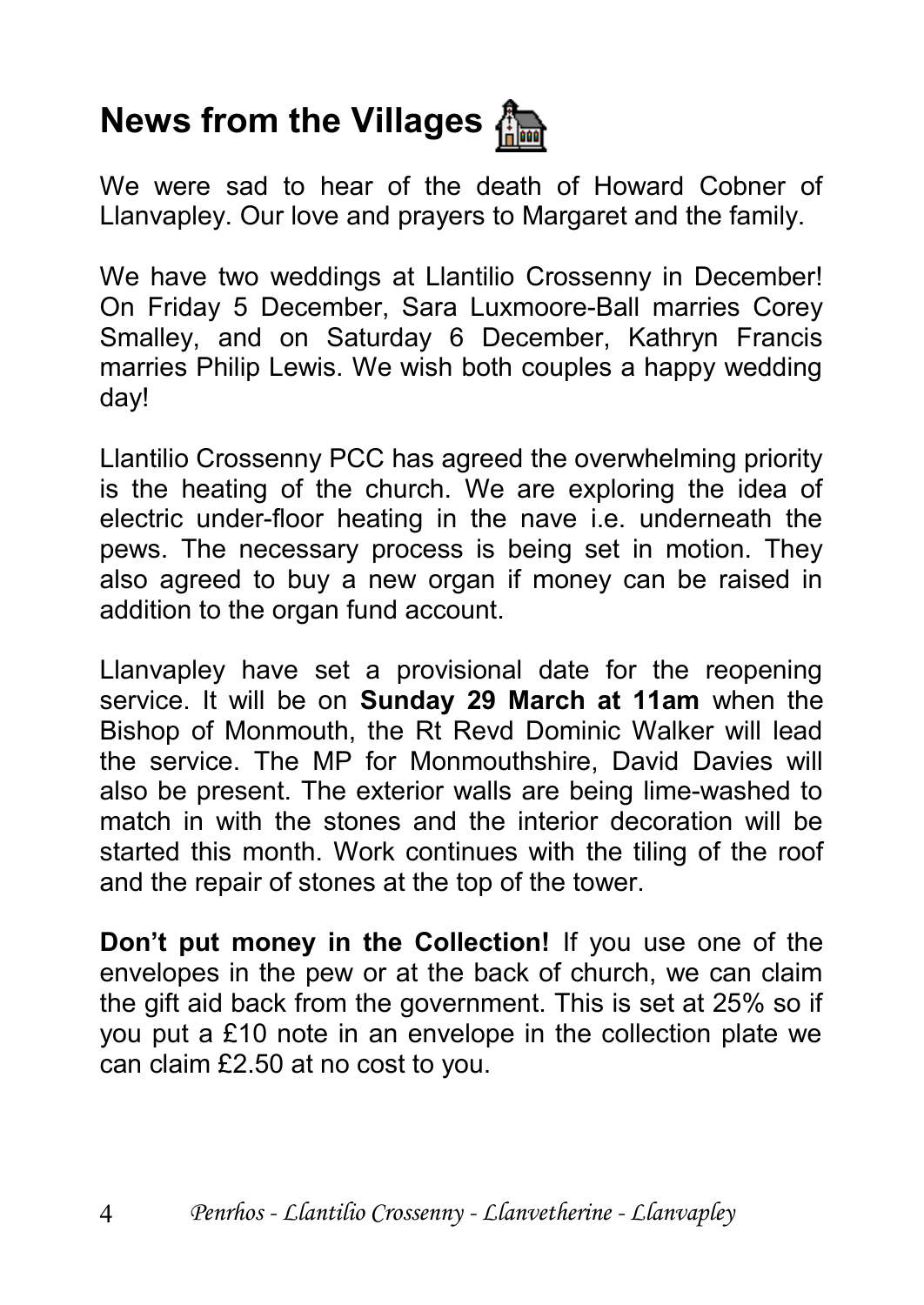Cross Ash School said goodbye to a great friend of the school **Mr. Wilf Mayo**. Wilf has been one of the school's bus drivers since the school opened. He and his wife Doreen, have supported the school in many ways, attending church services and school productions and helping with school grounds projects. They are hoping he will help the Reception class to develop their garden. Mrs Isobel Busby the Head Teacher considers Wilf to be part of the school family and will greatly miss his cheerful face and helpful manner as well as his beautiful flowers which brighten up her office!

During the third week in February, from Sunday 22 February, David Osborn will be doing his 'week in residence' at Westminster Abbey. If anyone would like to visit and have a personal tour of the Abbey and a look behind the scenes, please get in touch with him.

Thank you to Gwyneth Cooke and Pam Richards for working hard the communion rails in Llantilio Crossenny church. The Killough Chapel is looking really good and the rails in their polished up condition add much to the looks of the whole chapel.

The Christmas decoration of Llantilio Crossenny church is on Saturday morning 20 December at 10am.

Jono and Suzannah Beatson-Hird have won a holiday in the Maldives...proving that not all prize draws are scams..this one was won because Suzannah promoted a website to the most amount of people..(Schoolstrader.com is an online trading site for parents and staff etc of independent schools...very handy in the Credit Crunch; you can buy or sell anything from your house to a horse, puppies to pencil cases, cricket bats to clothing). Photo in next months TNT...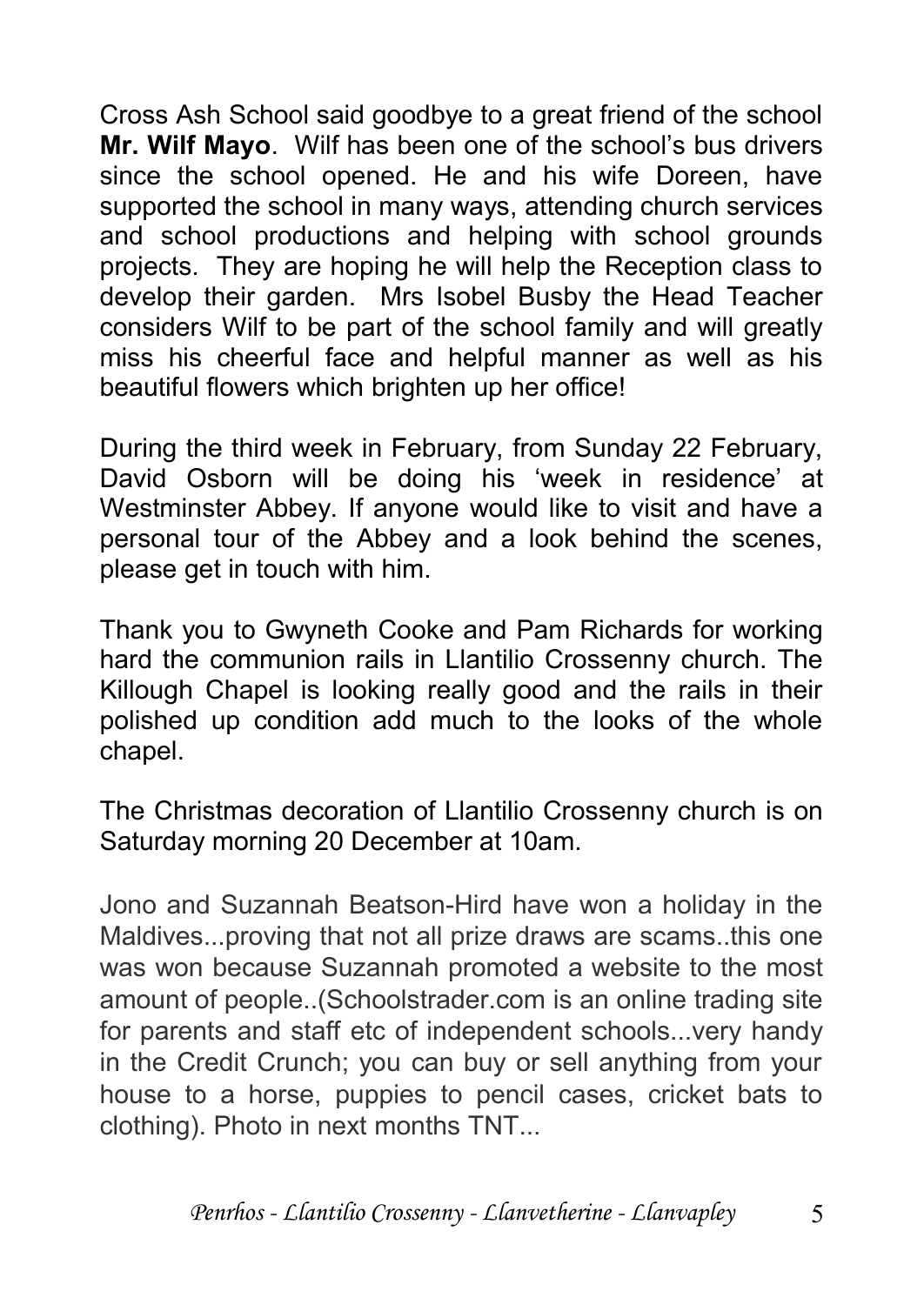#### **Cross Country Flight**

Earlier this year. Sub Lt. A J Andrews RN flew into Llanvapley and landed his squirrel helicopter opposite his house with kind permission from Sir Henry and Lady Boyd Carpenter.

Alistair was on his final cross country flight before moving onto larger helicopters/ After a brief stop, no time for a cup of tea, Alistair flew on to Tintern before returning to RAF Shawbury, Shrewsbury.

Alistair's ambition is to become a search and rescue pilot with the Royal Navy Fleet Air Arm.

.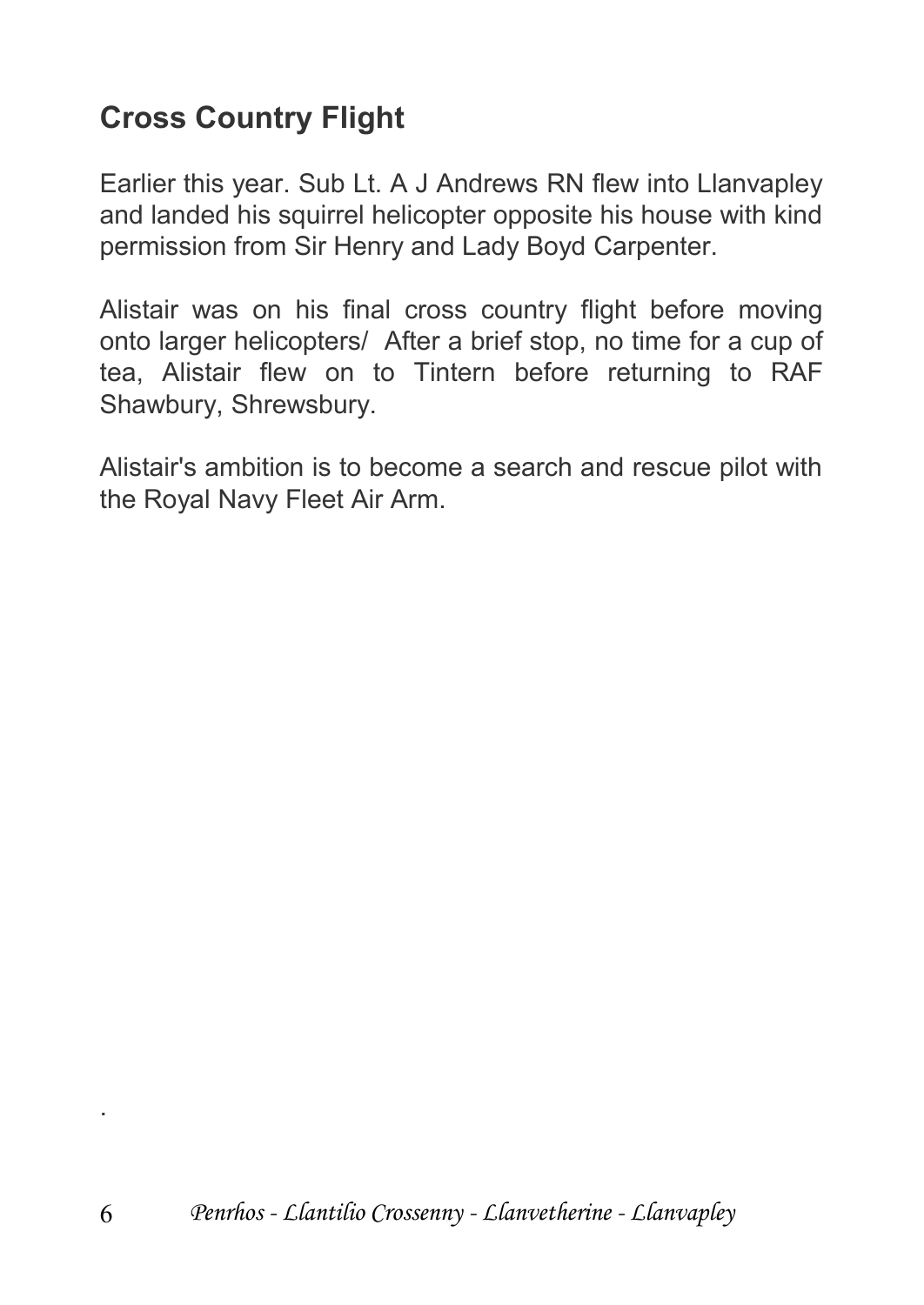# **Llanvetherine Village Society**

A reminder that Llanvetherine Village Society will be organizing a New Year's Day walk. Starting at the Big Bend in Llanvetherine at 11.00am and ending at Llanddewi Skirrid Hall for Bacon Butties.

This proved very popular last year, so if possible, we need numbers. There will be a small charge to cover costs. Contact Jill on 01873 821224.

## **Services in December**

| 7 December              | 9.30am  | Penrhos                    |
|-------------------------|---------|----------------------------|
| Advent 2                | 11.00am | <b>Llantilio Crossenny</b> |
| 14 December<br>Advent 3 | 9.30am  | Penrhos                    |

For the rest of the Christmas services, please see Page 8.

## **Cwmmera Baptist Chapel**

Carol Service Sunday 21<sup>st</sup> December at 3.00pm followed by tea and mince pies. All welcome.

Congratulations to Joe & Janet Sobik, of Cwmmera Chapel, for all their hard work in winning the Best Kept Church Yard in Monmouthshire. Well done.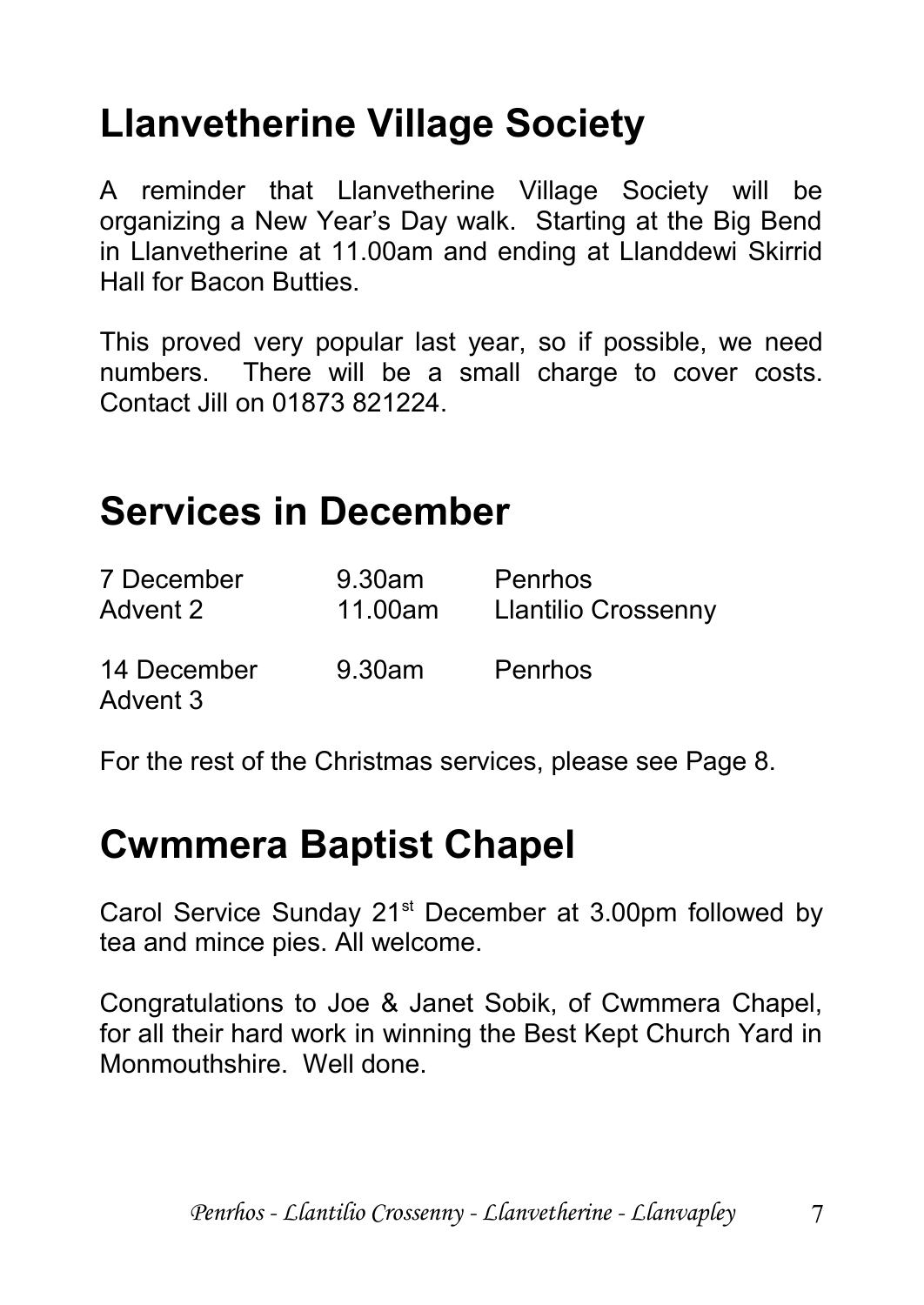# **CHRISTMAS SERVICES**

| <b>19 December</b> 7.00pm<br><b>Christingle Service</b> |                 | Llanvetherine                                   |  |  |
|---------------------------------------------------------|-----------------|-------------------------------------------------|--|--|
| <b>20 December</b> 7.00pm<br>Social in pavilion         |                 | Carol singing in Llanvapley                     |  |  |
| 21 December 4.00pm<br><b>Carols by Candlelight</b>      |                 | <b>Llantilio Crossenny</b>                      |  |  |
|                                                         | 7.00pm          | <b>Penrhos Carol Service</b>                    |  |  |
|                                                         |                 |                                                 |  |  |
|                                                         |                 | <b>Christmas Eve</b> 4.00pm Llantilio Crossenny |  |  |
| <b>Christingle Service</b>                              |                 |                                                 |  |  |
|                                                         | 11.30pm Penrhos |                                                 |  |  |
| <b>Midnight Holy Communion</b>                          |                 |                                                 |  |  |
|                                                         |                 |                                                 |  |  |
| <b>Christmas Day</b> 9.30am Llanvetherine               |                 |                                                 |  |  |
| <b>Christmas Holy Communion</b>                         |                 |                                                 |  |  |
|                                                         | 11.00am         | <b>Llantilio Crossenny</b>                      |  |  |

**Christmas Holy Communion**

8 *Penrhos - Llantilio Crossenny - Llanvetherine - Llanvapley*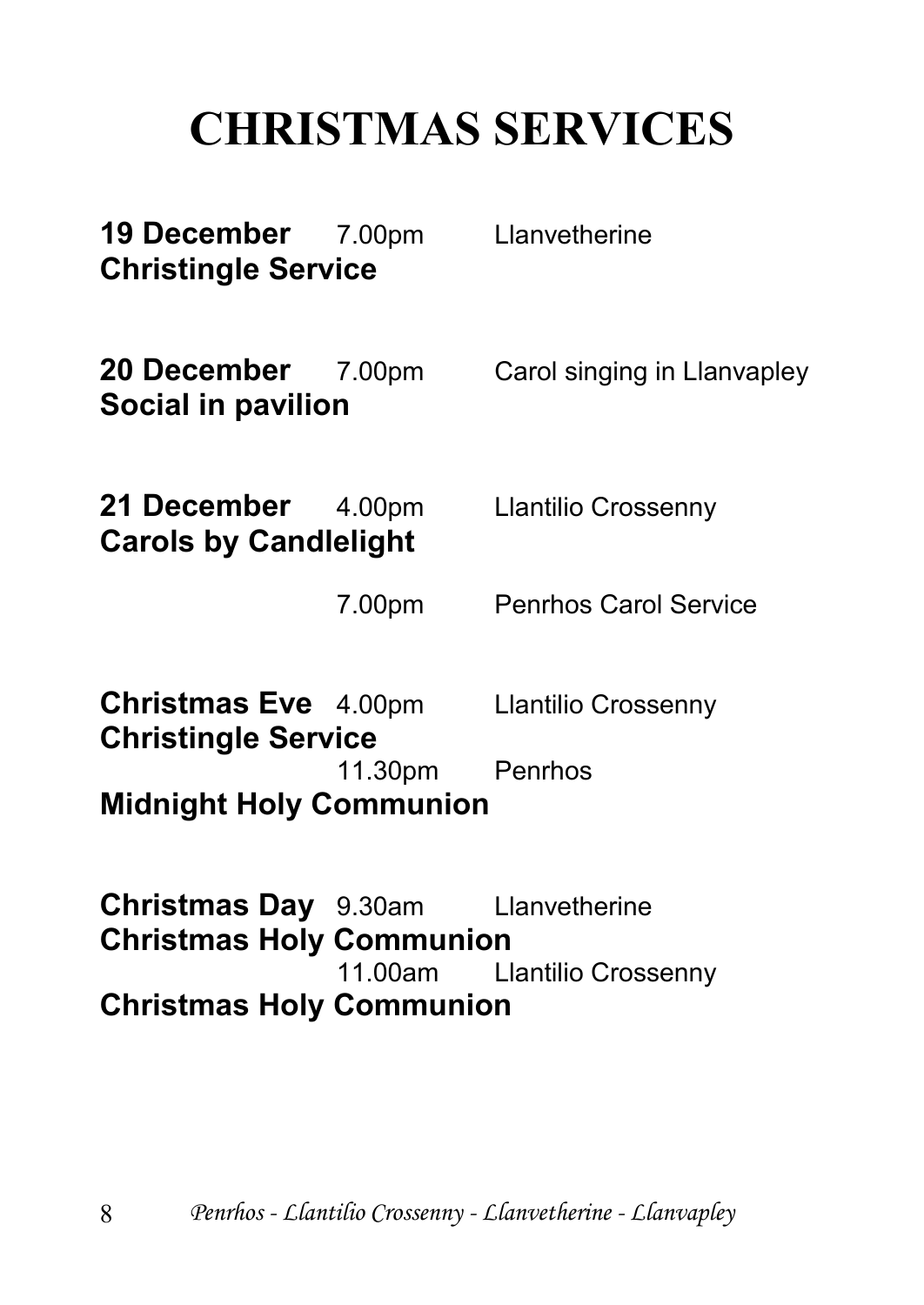#### **Llanvapley in tight tussle with Llandewi at the Hogs**

As the winter nights draw in the thought of skittles night at the Hogs Head has a strong appeal, particularly when the opponents are the "fun loving" village of Llandewi Rhydderch.

In last year's epic encounter, Llanvapley narrowly beat Llandewi and the rematch was therefore eagerly awaited. Membership of the Llanvapley team was open to any member of the village but in the end it was made up of the usual stalwarts and a couple of ringers and ex Llanvapleyites.

The standard of skittles seems to be improving but clearing all nine skittles proved as difficult as ever until Sue Taylor showed us how to do it. This was quickly followed by Lesley Stoker who managed to pick up a "spare" after making a clearance with just two balls.

At the break Llandewi were trailing but the gap was reduced thanks to a good performance by John Judd who cleared all the skittles. The Llanvapley team were delighted with their team performance and team captain Owen Marsh said, "Llandewi are always great sports and the result could go either way next time".

The evening concluded with a game of "Killer". Twenty-four pounds was in the kitty for the winner and in the end it was down to two players to fight out a nail biting finish. Dan Stephens playing for Llanvapley was once again on top form and he battled it out with Lesley from Llandewi. Dan missed a single skittle and this gave victory to Lesley and Llandewi. Lesley very kindly offered to give her prize to Children in **Need.**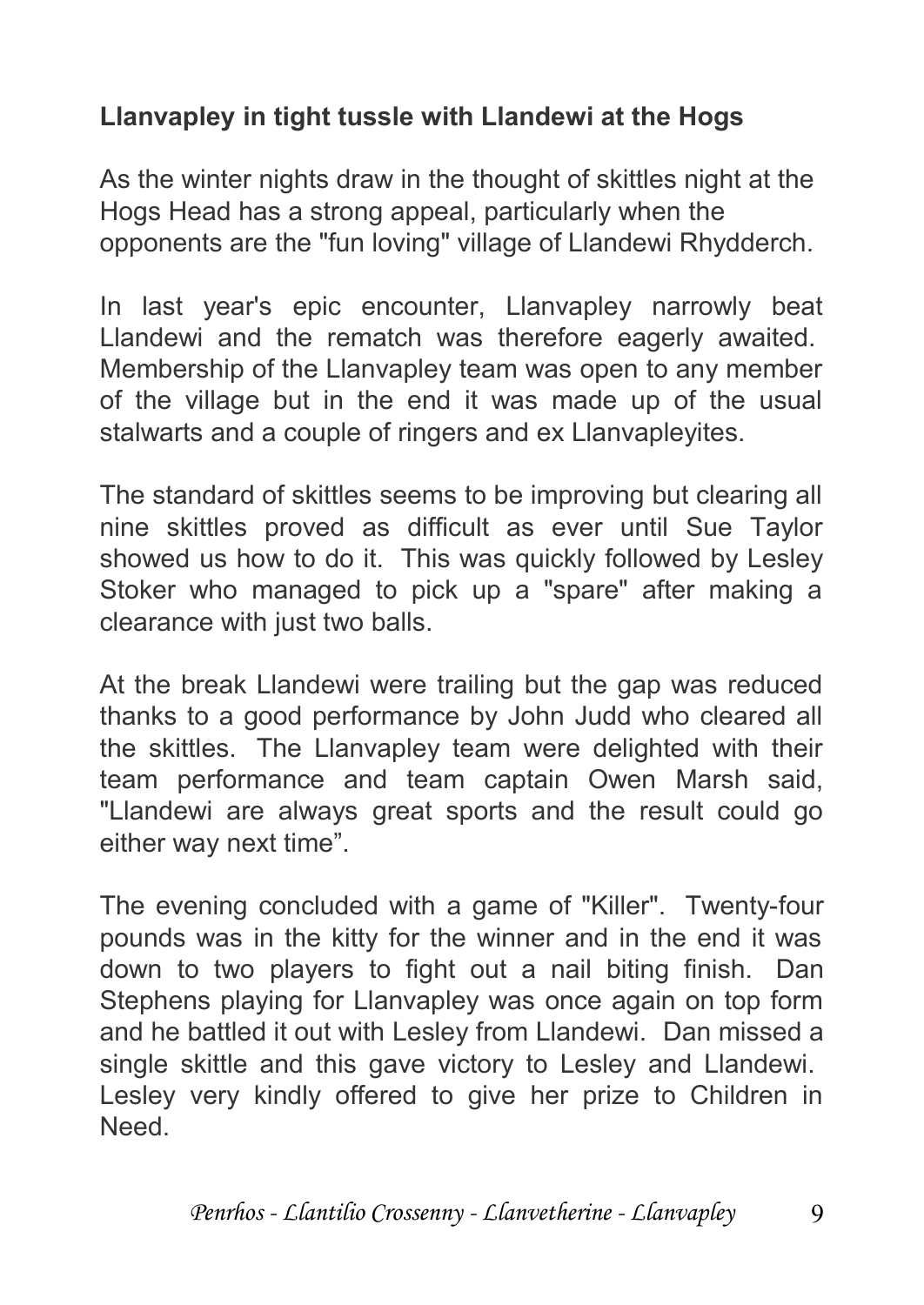## **Penrhos News**

Congratulations to Emma and max Flynn on the safe arrival of Sophie Natasha on  $9<sup>th</sup>$  October, a sister for Holly and granddaughter for Jean and Gerry Flynn.

Congratulations to Catherine and Tim Smith on the welcome arrival of Oscar William on the  $4<sup>th</sup>$  November, a brother for Archie and second grandson for Richard and Margaret Price.

14<sup>th</sup> June 2009 Penrhos Church Hog Roast at Bulmers Barn.

Thank you to everyone who shared in the excellent Advent Service on 30 November. Joe Adams sang from 'Messiah' and a Basque Carol accompanied by Jeanette Massochi. A special thanks to Richard and Margaret Price who provided refreshments afterwards. It was good to see representatives of the other parishes there.

Light in the darkness………………..you can now see where you are going as you approach Llantilio Crossenny Church! New lights have been installed on the steps and over the front door.

Thanks to Angie Ellis of Ross Labels whose company now prints the magazine.

The funeral of Florence Poyner, formerly of Llanvetherine will take place on Wednesday 10 December in Llanvetherine Church at 2.00pm.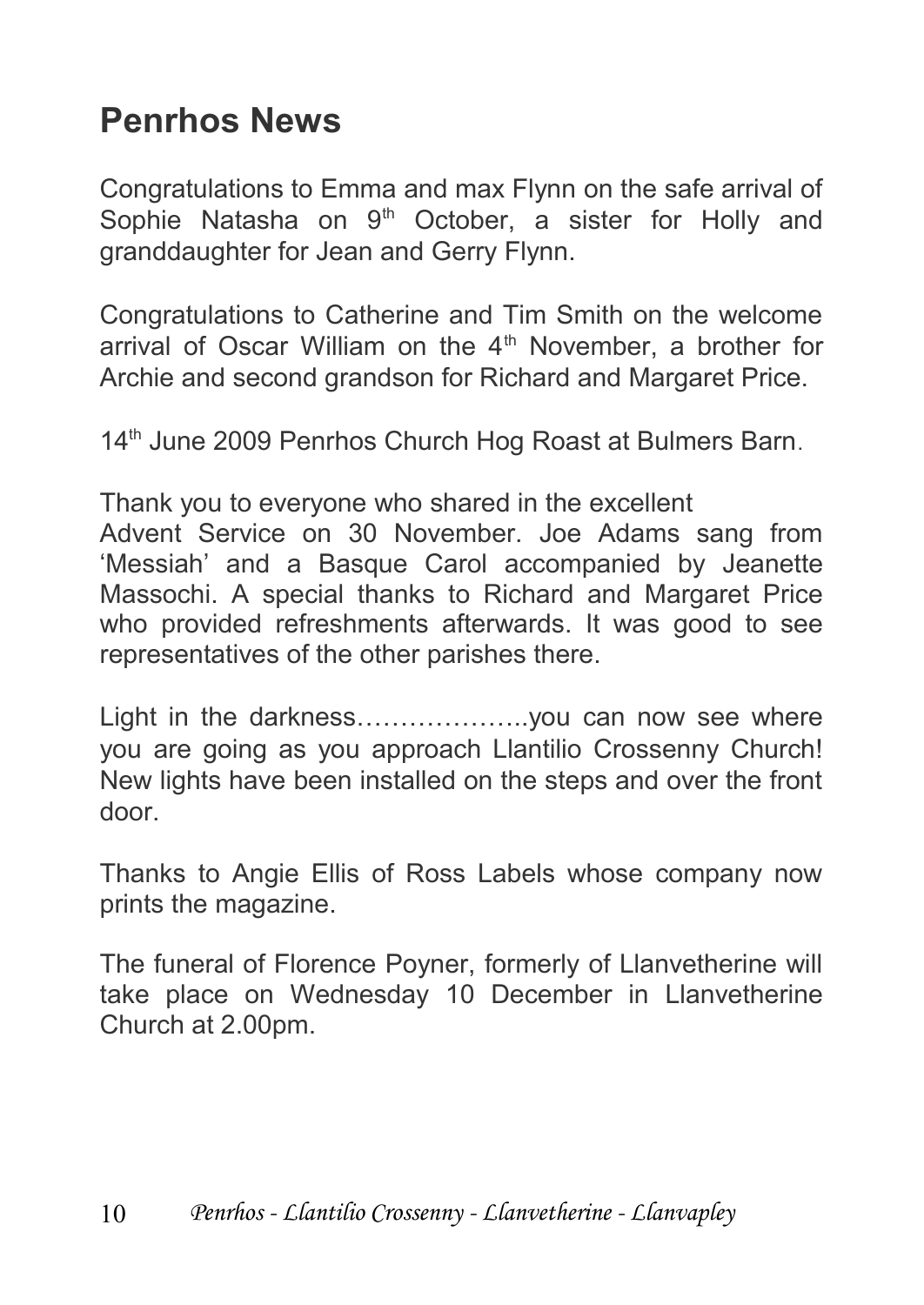#### **LLANTILIO CROSSENNY WOMEN'S INSTITUTE**

Reflexology was the topic at the November meeting of the Llantilio Crossenny W.I., when local reflexologist Margaret Cummings demonstrated how the hands and the feet were connected to all parts of the body. She encouraged all members to take part. Working in pairs, members took turn to massage parts of the hand to alleviate problems already identified, such as backache and blocked sinuses. Everyone was very impressed and Ann Couldwell thanked Margaret for such an inspiring session.

Among the matters discussed during the business part of the meeting, members were delighted to learn that the craft fair at the Hog's Head had been very successful. It was also decided that the celebration of our  $90<sup>th</sup>$  birthday would be acknowledged in January with an informal social and then later in the year, when hopefully the weather would be better, a more formal party when we would invite other W.I. groups.

The next meeting will be the Christmas dinner, to be held this year at Warwicks in Talycoed on Thursday 11<sup>th</sup> December. Llantilio Crossenny W.I. meet at Llanvapley Village Hall at 7pm on the second Wednesday each month and new members are always welcomed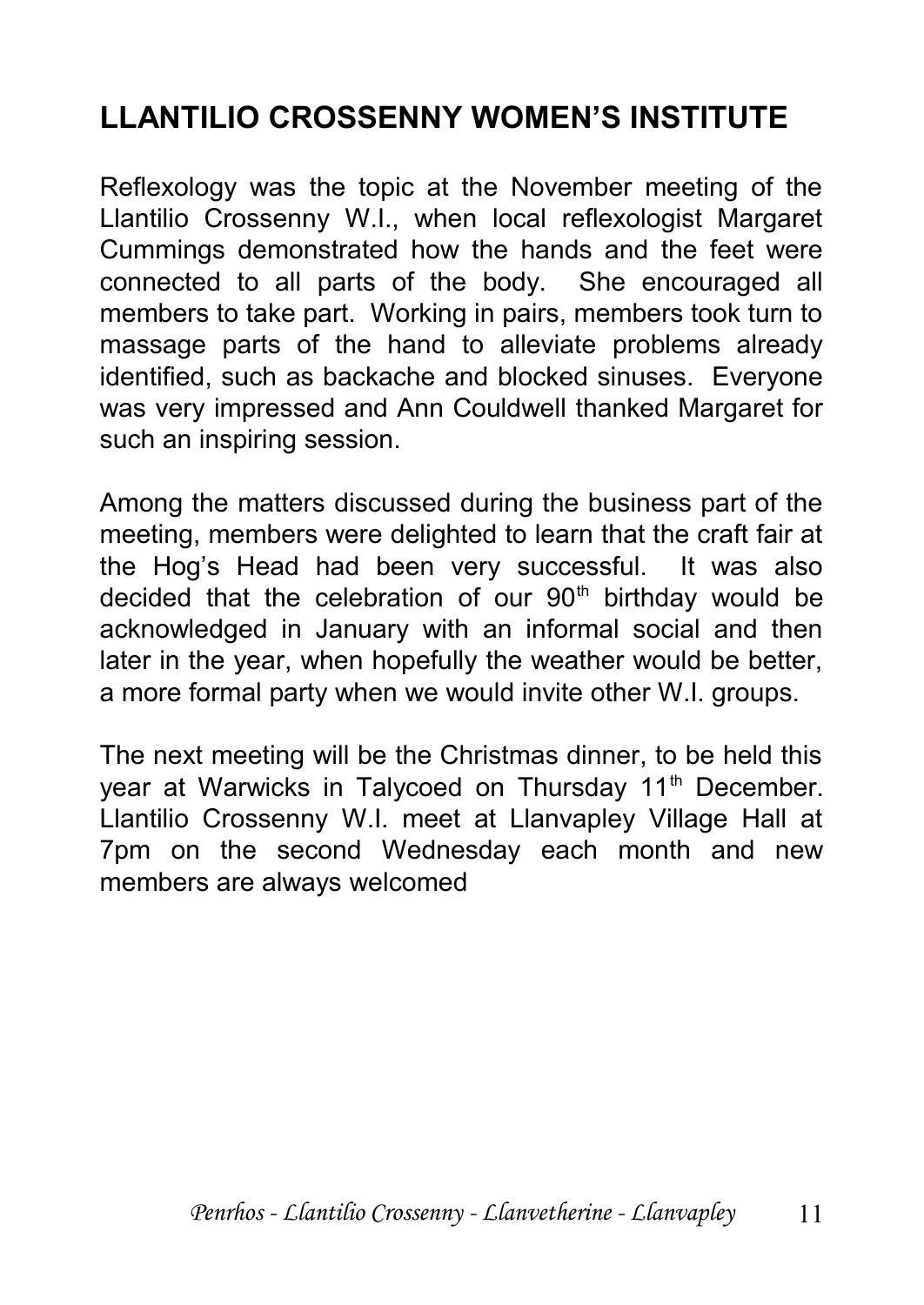# **WHO'S WHO?**

| <b>The Vicar</b>         | Rev. David Osborn 01600 780240   |              |  |  |  |
|--------------------------|----------------------------------|--------------|--|--|--|
|                          | Email: d.osborn42@btinternet.com | 07803 618464 |  |  |  |
|                          | Please note new email address    |              |  |  |  |
| <b>The Churchwardens</b> |                                  |              |  |  |  |
| <b>Penrhos</b>           | <b>Richard Price</b>             | 01600 780246 |  |  |  |

| . טווויט                   | טטווי ושושוויטו                 | 0 1 0 0 0 1 0 0 <del>1</del> 0 0 |
|----------------------------|---------------------------------|----------------------------------|
|                            | Jean Flynn                      | 01600 780405                     |
| <b>Llanvetherine</b>       | David Hughes Jones 01873 821497 |                                  |
|                            | Andrew Dawson                   |                                  |
| Llanvapley                 | Les Taylor                      | 01600 780376                     |
|                            | <b>Fiona Lowes</b>              | 01600 780425                     |
|                            |                                 |                                  |
| <b>Llantilio Crossenny</b> | <b>Dennis Ball</b>              | 01873 821236                     |
|                            | <b>Richard Barnfield</b>        | 01600 780365                     |
|                            |                                 |                                  |

#### **For Sale**

Ι

Working cocker pups, black with flashes of white. KCR. born 4th November. 1 bitch, 2 dogs.

12 *Penrhos - Llantilio Crossenny - Llanvetherine - Llanvapley*